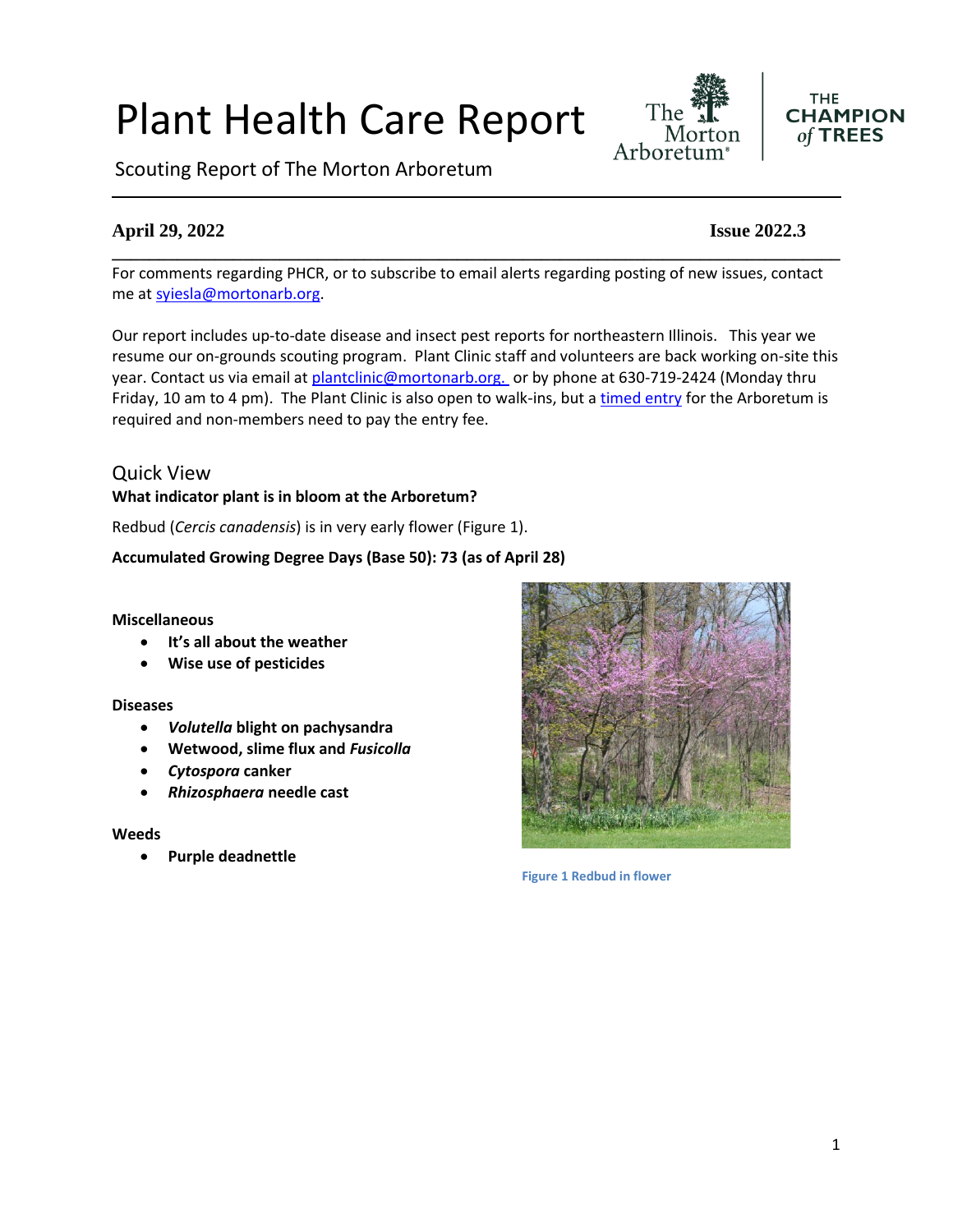# Soil temperatures around Illinois (from Illinois State Water Survey)

This information will be provided all season. For data from other reporting stations, go to <https://www.isws.illinois.edu/warm/soil/> (you will need to set up an account to access data.) Crabgrass does not germinate until soil temps are above 55 degrees for 5 to 7 days (use more shallow depth for this). Root growth on trees/shrubs occurs when soil temps are above 45 degrees (use deeper depth).

| Max. Soil temps   | St. Charles       | Champaign         | Carbondale        |
|-------------------|-------------------|-------------------|-------------------|
| For 4/28/2022*    | reporting station | reporting station | reporting station |
|                   | (north)           | (central)         | (south)           |
| 2-inch, bare soil | 51.9              | 61.8              | 70.4              |
| 4-inch, bare soil | 50.8              | 57.5              | 63.2              |
| 4-inch, under sod | 50.1              | 57.9              | 64.3              |
| 8-inch, under sod | 50.1              | 58.2              | 60.2              |

\* This is the maximum soil temperature recorded the day prior to publication of PHCR.

# Degree Days (current and compared to past years)

As of April 28, we have 73 base-50 growing degree days (GDD) at The Morton Arboretum. The historical average (1937-2021) for this date is 35 GDD<sub>50</sub>. The table below shows a comparison of GDD in different years. We are comparing the GDD reported in this issue with the GDD reported in 2021, 2015 and 2014. These years were selected since publication dates of the first issue were within a day or two of each other. Glencoe, Lisle and Waukegan (60085) were not used in 2015 and 2014, so there is 'no report' from those stations.

| Location                 | GDD as of<br>4/28/22 | GDD as of<br>4/29/21 | GDD as of<br>4/30/15 | GDD as of<br>5/1/14 |
|--------------------------|----------------------|----------------------|----------------------|---------------------|
| Carbondale, IL*          | 290                  | 346                  | 333                  | 284                 |
| Champaign, IL*           | 135                  | 213                  | 192                  | 176                 |
| Chicago Botanic Garden** | 73 (4/28)            | 185 (4/28)           | 45 (4/29)            | 45.5 (4/29)         |
| Glencoe*                 | 29                   | 50                   | No report            | No report           |
| Chicago O'Hare*          | 89                   | 201                  | 112                  | 80                  |
| Kankakee, IL*            | 94                   | 177                  | 135                  | 106                 |
| Lisle, IL*               | 94                   | 205                  | No report            | No report           |
| The Morton Arboretum     | 73                   | 142                  | 68                   | 52                  |
| Quincy, IL*              | 192                  | 262                  | 274                  | 197                 |
| Rockford, IL*            | 48                   | 142                  | 84                   | 58                  |
| Springfield, IL*         | 167                  | 234                  | 244                  | 199                 |
| Waukegan, IL* (60087)    | 64                   | 146                  | 56                   | 51                  |
| Waukegan, IL (60085)     | 71                   | 169                  | No report            | No report           |

\*\*Thank you to Chris Henning, Chicago Botanic Garden, for supplying us with this information.

\*We obtain most of our degree day information from the GDD Tracker from Michigan State University web site. For additional locations and daily degree days, go to <https://gddtracker.msu.edu/>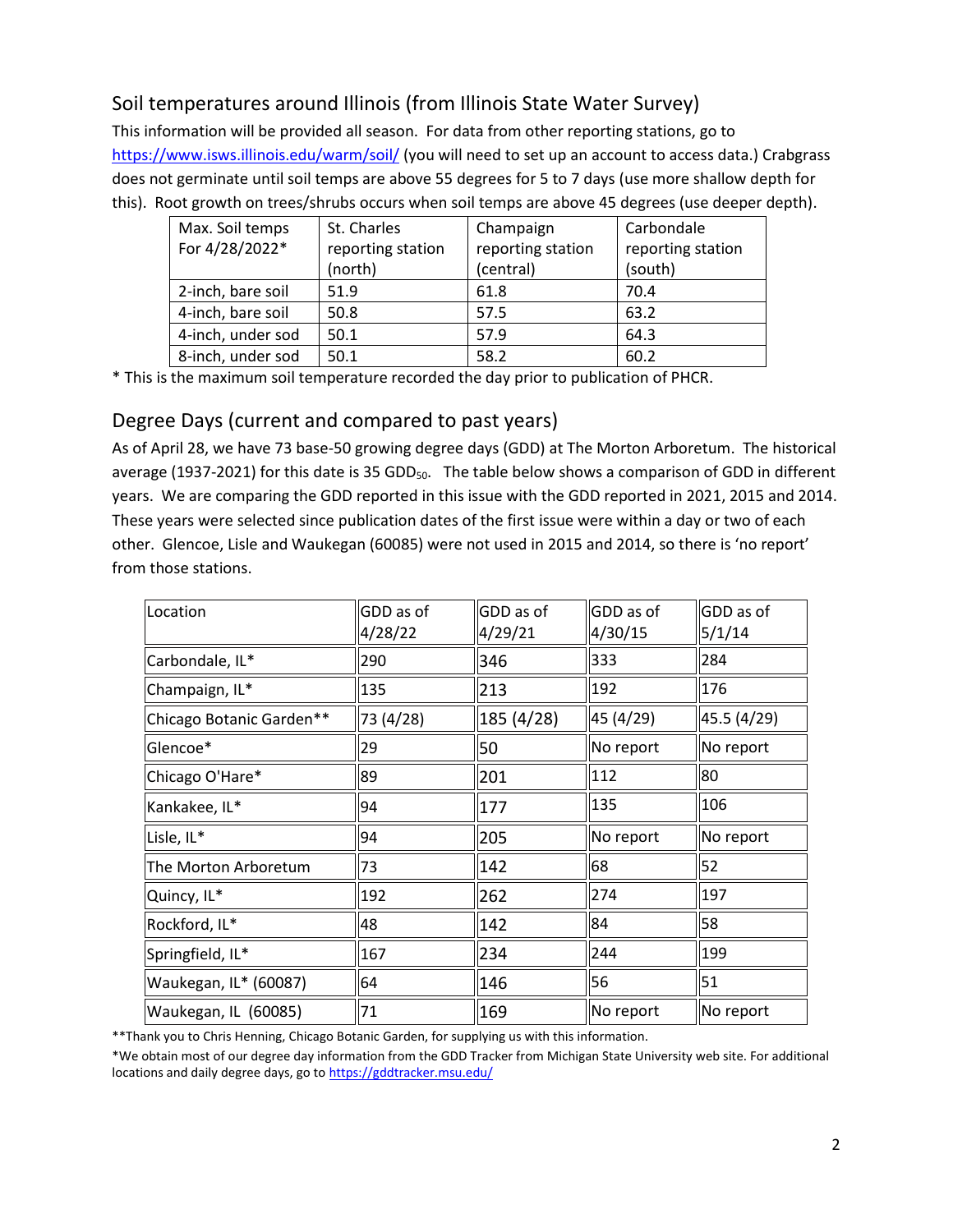# Seasonal precipitation

| Seasonal precipitation (rain and melted snow) in inches. |                   |                       |                      |
|----------------------------------------------------------|-------------------|-----------------------|----------------------|
|                                                          | 2022              | 2021                  | Historical average   |
|                                                          |                   |                       | $(1937 - 2021)$      |
| Jan                                                      | 1                 | 1.5                   | 1.946                |
| Feb                                                      | 2.61              | 1.49                  | 1.765                |
| Mar                                                      | 3.88              | 1.24                  | 2.520                |
| April                                                    | 3.83 (thru 4/28)  | 1.39 (whole month     | 3.665 (whole month   |
| May                                                      |                   |                       |                      |
| June                                                     |                   |                       |                      |
| July                                                     |                   |                       |                      |
| Aug                                                      |                   |                       |                      |
| Sept                                                     |                   |                       |                      |
| Year to date                                             | 11.32 (thru 4/28) | 4.27 (Jan thru April) | 9.9 (Jan thru April) |

# **How serious is it?**

Problems that can definitely compromise the health of the plant will be marked "serious".Problems that have the potential to be serious and which may warrant chemical control measures will be marked "potentially serious". Problems that are seldom serious enough for pesticide treatment will be marked "minor". "Aggressive" will be used for weeds that spread quickly and become a problem and "dangerous" for weeds that might pose a risk to humans.

# **Miscellaneous**

### **It's all about the weather**

The weather always plays a big role in disease and insect development. Last year at this time, we were having a very dry spring, but a warmer one. When we published the third full issue of PHCR, we had accumulated 142 GDD and were more than 4 inches below average on rainfall. This year as we publish our third full issue we only have 73 GDD and are already above average on rainfall by 1.42 inches.

A lot of fungal infection occurs when new leaves are emerging from their buds. Rain plays an important role in that infection. Fungi need water. When plants were unfurling their new foliage last year, we were having a lot of dry weather, and as a result, there was a lot less disease infection. We spent more time on insects last year than on diseases. This year's rainfall is above average and coming very regularly so far. If this regular rainfall continues to occur through the time of new leaf emergence, we may see more disease this year. The temperature, of course, will also play a role.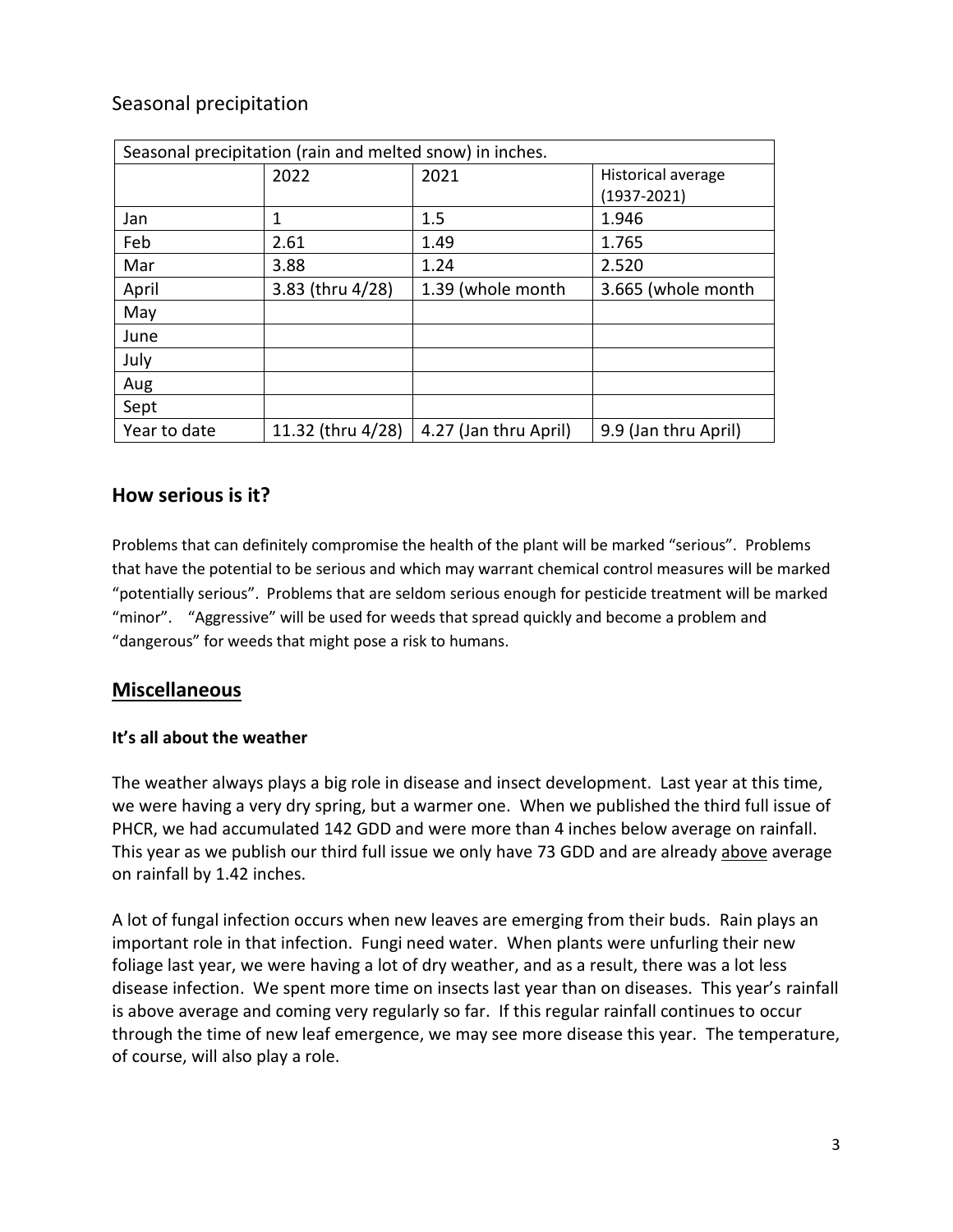#### **Wise use of pesticides**

We get a lot of questions about pesticide use, especially in regard to safety (for humans, pets and bees). "Safe" is a difficult word to use when talking about pesticides (insecticides, fungicides, herbicides). With any chemical, whether it is a pesticide or a household cleaner, there is always some risk. If a pesticide is known to be toxic to bees, fish or birds, EPA mandates that information be noted on the product label in a section called "Environmental Hazards". There is ongoing research, however, that is indicating that some pesticides might not be toxic to bees, but may be detrimental to them in some way.

Many people are concerned about pesticides and cancer for both humans and pets. Many of these questions don't yet have an answer. Again, there is a lot of ongoing research about this topic. The purpose of this article is not to offer answers, but to remind people to be careful when using these products. Here are some tips to consider:

- $\triangleright$  If you are not comfortable using pesticides, don't use them.
- $\triangleright$  Evaluate the pest or disease. Is it serious enough to warrant treatment? Many problems are more cosmetic than harmful and don't really need treatment at all.
- $\triangleright$  Look for alternatives to pesticides. There are often non-chemical measures that can be used to minimize pests. These include pruning out affected parts, proper watering and fertilizing, and using traps or barriers. Be wary of 'home remedies' often touted on the internet. Many don't work, some are even dangerous.
- ➢ Learn to live with a few weeds/pests. Years ago, we talked about pest control, now we talk about pest management. Complete control of a pest is not always feasible, management is.
- $\triangleright$  Always have a pest properly identified so that if you chose to use a pesticide, you can select the right one for the purpose.
- $\triangleright$  Read and follow the label to ensure the most accurate and safest use of the product.
- $\triangleright$  Use the pesticide at the right time so it is as effective as possible.
- $\triangleright$  Don't use more than the label calls for. More is not better.
- $\triangleright$  Limit exposure for yourself, your family and pets.
- $\triangleright$  Don't spray pesticides on plants that are in flower as this is when pollinators will be visiting and this may put them at risk.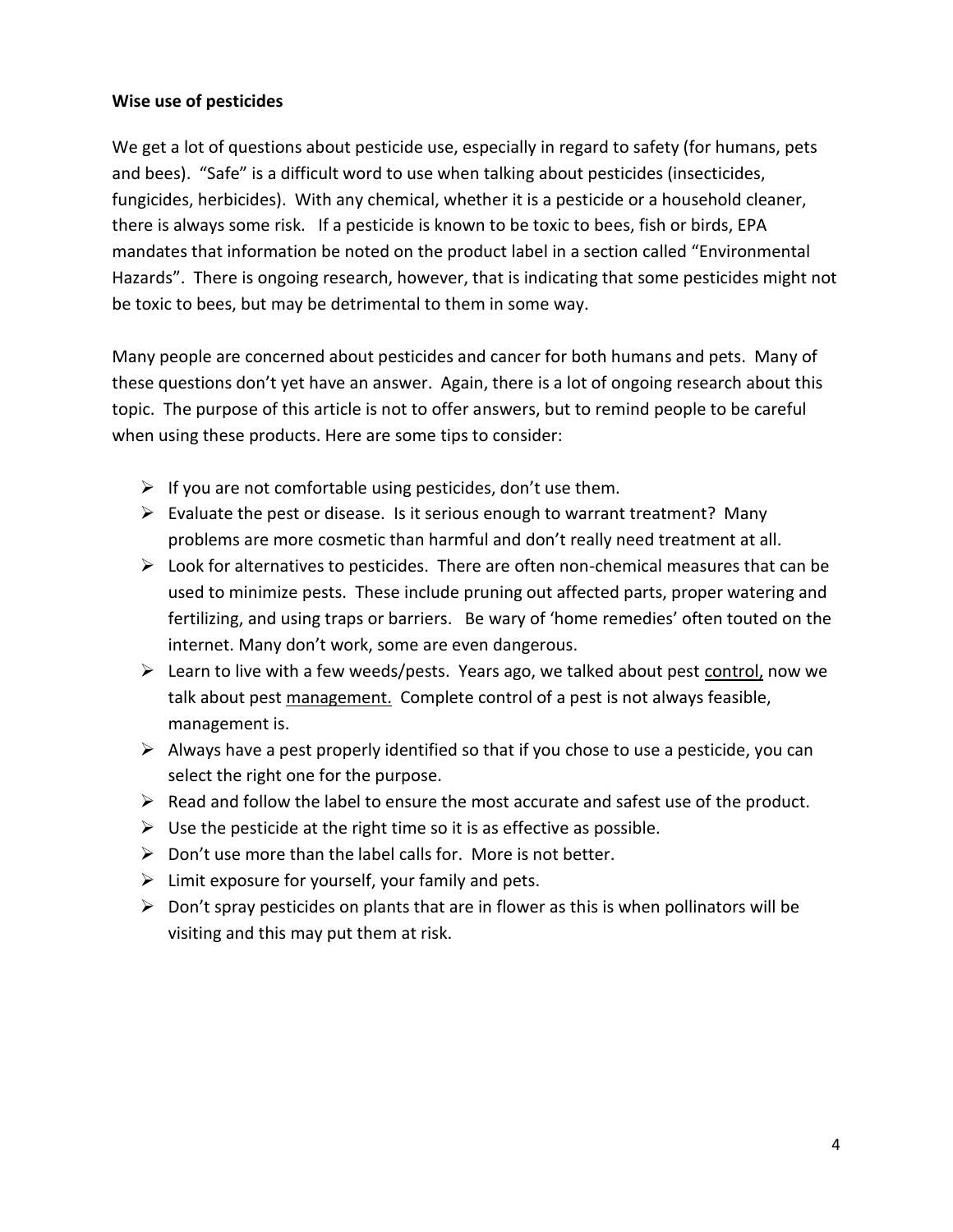# **Pest Updates: Insects**

| Examples of insects that may emerge soon in northern Illinois (based on growing degree days) |                                      |                                  |                 |
|----------------------------------------------------------------------------------------------|--------------------------------------|----------------------------------|-----------------|
| GDD (base 50)                                                                                | insect                               | Life stage present at this GDD   | Type of damage  |
| 20-90                                                                                        | Magnolia scale                       | Overwintering nymphs become      | Feeding on sap  |
|                                                                                              |                                      | active                           |                 |
| 100 (possibly                                                                                | Viburnum leaf                        | Larvae (may be feeding when      | Chewing leaves  |
| less)                                                                                        | beetle                               | leaves are half expanded)        |                 |
| 100-200                                                                                      | Eastern tent                         | Caterpillars (www.usanpn.org     | Chewing leaves  |
|                                                                                              | caterpillar                          | predicts these may emerge in the |                 |
|                                                                                              |                                      | next week)                       |                 |
| 100-200                                                                                      | Pine sawfly                          | larvae                           | Chewing needles |
| 100-200                                                                                      | Spongy moth<br>(formerly gypsy moth) | Caterpillars hatching            | Chewing leaves  |

# **Pest Updates: Diseases**

### *Volutella* **blight on pachysandra (potentially serious)**

Our scouts have been out and found some *Volutella* blight on Japanese pachysandra (*Pachysandra terminalis*). In most springs, we see this disease right after snow-melt, and the plants tend to outgrow the disease quickly. In the last few years, when we had heavy rains, this disease ran rampant and did a lot of damage to large, established plantings. The infections we are seeing this year, so far, are resulting in small patches of dead plants. It will be worth watching for this disease in pachysandra plantings, since rainfall has been plentiful this year.



**Figure 2 Volutella on pachysandra**

*Volutella* blight, caused by the fungus *Volutella pachysandricola*, will cause leaf blight and stem cankers on pachysandra. Symptoms first noticed in early spring are brown to tan leaf spots that can be confused with winter desiccation. The spots will enlarge and may eventually cover the entire leaf. Concentric circles (fig. 2) form within the spots and are diagnostic for this disease. This is what we are seeing at this time. Leaves may eventually turn yellow and fall off the plant. Stems turn dark and die. During extended wet periods, salmon- or peach-colored fungal spore masses may be visible. Eventually, large patches of the ground cover may become infected and die.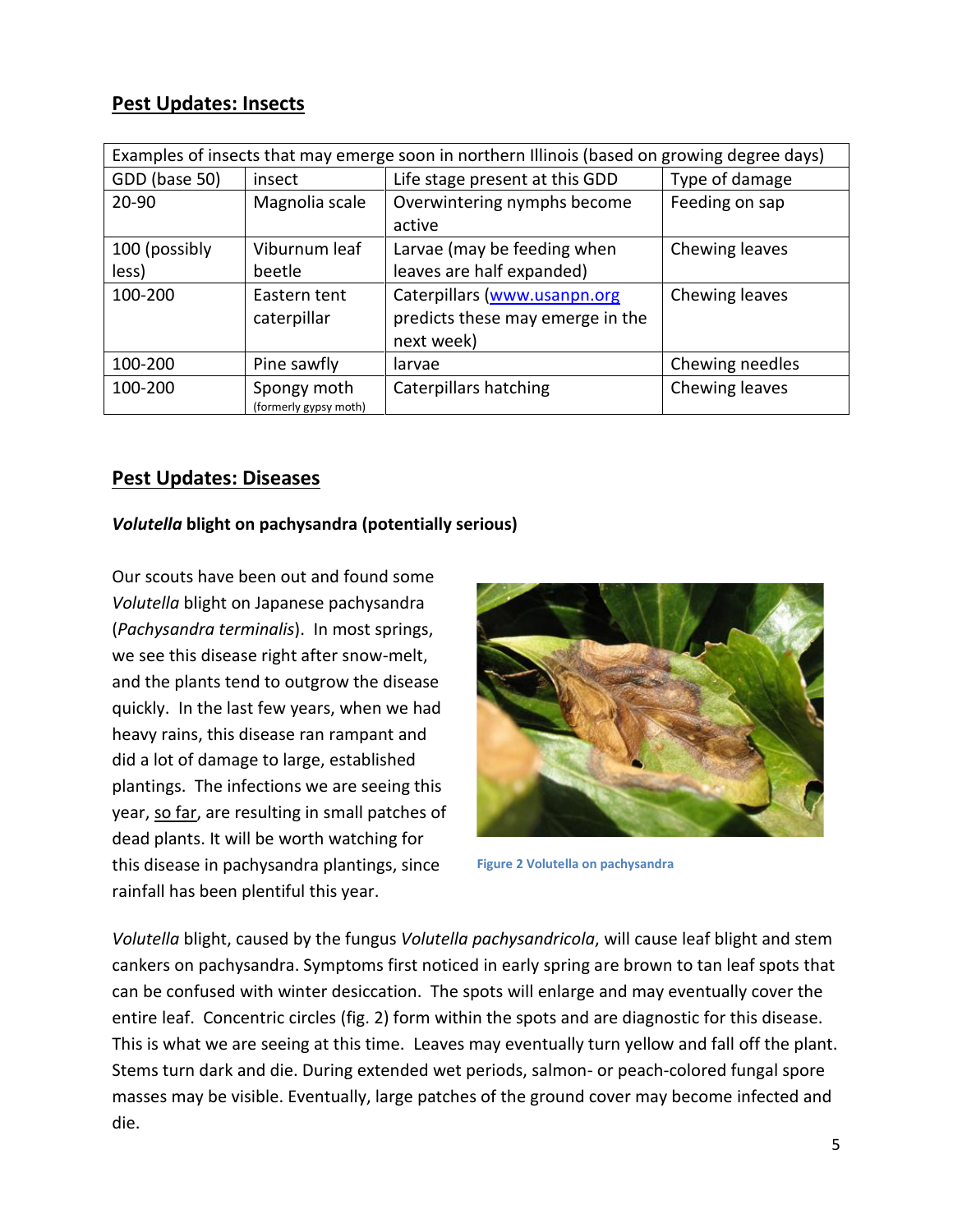*Volutella* is an opportunistic pathogen. Damage from winter may allow this disease to get started. It can infect a plant any time during the growing season but is more common during periods of rainy weather, like we are having right now. Infections tend to diminish as the weather becomes drier in the summer, but the high humidity created by densely planted and heavily mulched beds can promote the blight. Stress from overcrowding, too much sun, winter injury, and shearing may increase susceptibility to stem blight. Older and injured plant parts of Japanese pachysandra are more susceptible to the disease than young succulent tissue.

 **Management:** Avoid piling snow on pachysandra in winter as this can promote disease development. Pachysandra prefers filtered sun or full shade, and will be stressed by too much sun and thus more susceptible to blight. Plants should be watered during dry periods by using drip irrigation and/or by watering early in the day to allow foliage to dry out. Avoid working with plants when they are wet to prevent the spread of disease. Remove and discard diseased leaves and plants as soon as symptoms are visible to limit spread to healthy plants. Clean up fallen leaves and other debris that may have accumulated on top of ground covers. Thin and divide overcrowded plants when the weather is dry, to improve air circulation. Avoid overfertilization, which causes dense foliage that encourages infection. Fungicides may be helpful in the early stages of the disease.

#### Good websites:

<https://mortonarb.org/plant-and-protect/tree-plant-care/plant-care-resources/ground-cover-diseases/> <http://ag.umass.edu/landscape/fact-sheets/volutella-blight>

#### **Wetwood, slime flux and** *Fusicolla* **(minor)**

The Morton Arboretum Plant Clinic has received a couple of emails regarding wetwood and slime flux. This bacterial condition is usually associated with elms, mulberries and poplars, but can affect other tree species. The bark or trunk of the tree appears to be water-soaked (fig. 3). The causal organisms of wetwood are several different bacteria in the inner sapwood and heartwood. Gas produced by bacterial "fermentation" creates pressure that forces the wetwood ooze through openings and weak points in the tree. When wetwood ooze becomes a chronic problem, the resulting flow of ooze is called slime flux.

We are also getting email regarding a similar problem, but the flux is bright orange (fig. 4). This flux is caused



**Figure 3 Wetwood/slime flux**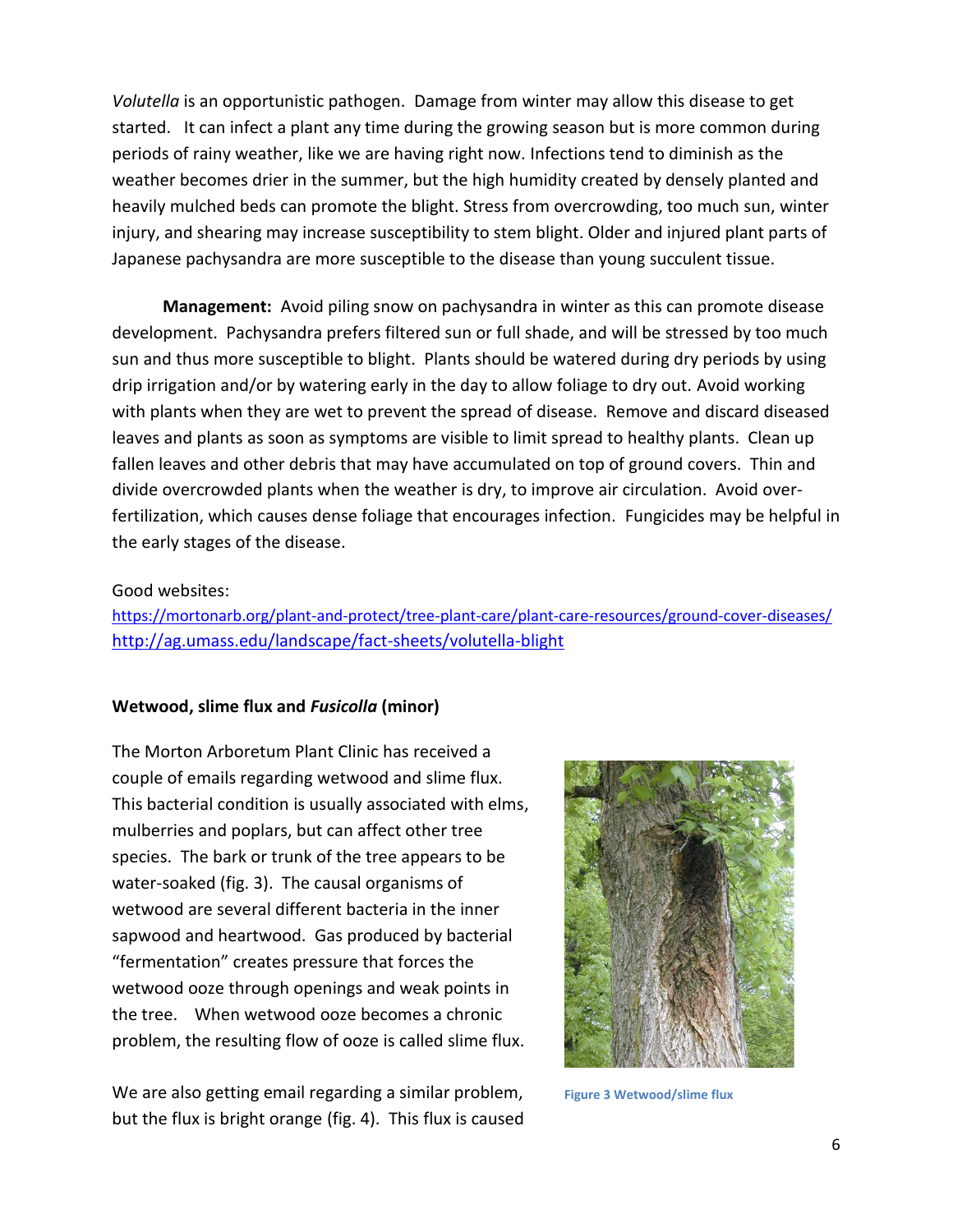by fungi, especially *Fusicolla merismoides*. We don't see this quite as often as we see wetwood, but it has already popped up a couple of times this spring. This disorder is fairly harmless and is a little different than wetwood. According to Clemson University, this organism does not actually cause disease to either the wood or foliage of the affected tree. The orange slime is growing on carbohydrates and water in the sap of the tree as it comes out of wounds and cut stumps. One of the Plant Clinic volunteers captured a picture of it oozing out of a cut stump of a river birch.

**Management:** There is no cure for wetwood (or *Fusicolla*). Keep trees watered during dry periods because drought is thought to increase wetwood problems. The practice of boring a hole into the trunk and inserting a pipe to release gas pressure doesn't help,



**Figure 4 Fusicolla on cut stump (photo: Anne Finn)**

plus you are creating another open wound for organisms to colonize. Dead and weak branches should be removed. Bacteria are easily transmitted by tools so sanitize tools before pruning another tree.

#### Good websites:

<https://mortonarb.org/plant-and-protect/tree-plant-care/plant-care-resources/wetwood/> <https://ucanr.edu/blogs/blogcore/postdetail.cfm?postnum=21997> https://hgic.clemson.edu/fusicolla-orange-slime-on-trees/

#### *Cytospora* **canker (potentially serious)**

We continue to see a lot of dieback on spruces, as we have for the past several years. One source of this dieback is *Cytospora* canker. This fungal disease is common on stressed spruces. *Cytospora* canker rarely affects trees that are younger than 15 to 20 years old, because younger trees are more vigorous. Because we have been having so much environmental stress (drought, flooding, etc.), this disease has become very prevalent in the landscape. The disease usually starts on the lower branches of the tree and progresses upwards. Needles turn brown and finally drop, leaving dry, brittle twigs and branches. The fungus often



**Figure 5 Sap flow due to Cytospora canker**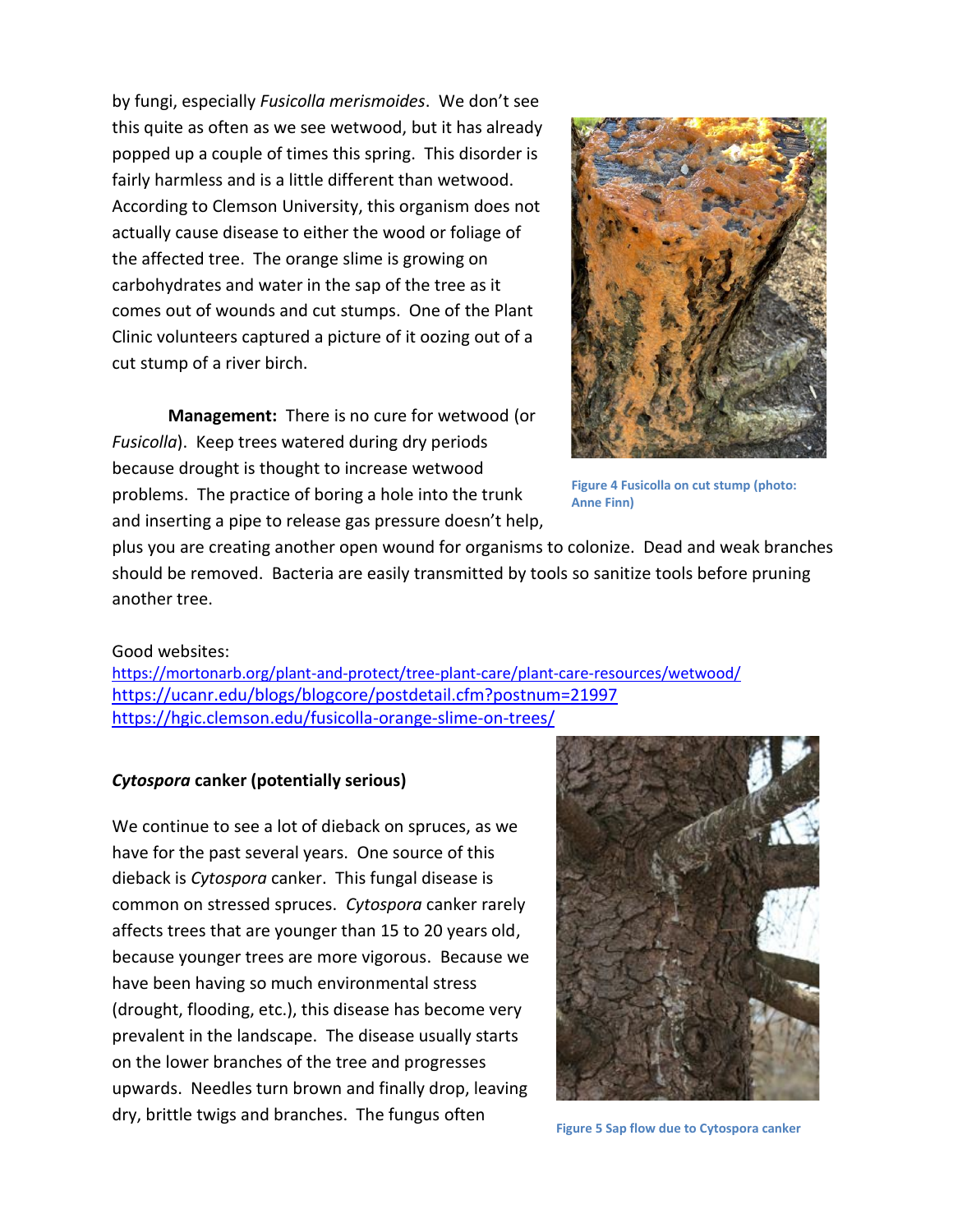enters the tree through wounds, but on trees that are highly stressed, the pathogen may enter through natural openings. Cankers develop under the bark. A thin coating of white resin (fig. 5) is generally found on infected twigs and trunks.

**Management:** *Cytospora* canker is a stress-related disease, so, at minimum, trees should be kept mulched and watered well during dry periods. Remove infected branches promptly during dry weather to reduce the spread of the disease. It is imperative to clean pruning tools between cuts. Give newly planted spruces adequate space as dense planting is another common predisposing stress factor. If it is necessary to remove trees, it would be wise to consider diversifying the planting, rather than replanting with a lot of spruces. Having a lot of the same plant in the landscape can magnify a disease problem. There is no effective chemical control.

Good website: [https://mortonarb.org/plant-and-protect/tree-plant-care/plant-care](https://mortonarb.org/plant-and-protect/tree-plant-care/plant-care-resources/spruce-diseases/)[resources/spruce-diseases/](https://mortonarb.org/plant-and-protect/tree-plant-care/plant-care-resources/spruce-diseases/)

#### *Rhizosphaera* **needle cast (serious)**

Another cause of dieback on spruces is *Rhizosphaera* needle cast, caused by the fungus

*Rhizosphaera kalkhoffii.* This disease infects needles on the lower branches first and gradually progresses up the tree. Although needles become infected when new needles are emerging, symptoms do not appear until late fall or the following spring. Infected needles initially yellow, and small black dot-like fruiting bodies (fig. 6) can be seen (with a hand lens) erupting through the stomata of the needles. Later, the needles turn purple to brown and begin to drop (it may take 12-15 months from the time of infection for all these symptoms to develop). Although trees are not immediately killed by this pathogen, trees which lose needles



**Figure 6 Fruiting bodies of Rhizosphaera emerging from stomates**

for 3 to 4 consecutive years may die. If left unchecked, the disease can turn the tree into an undesirable landscape specimen in two to three years. Colorado blue spruce is highly susceptible to *Rhizosphaera* needle cast. White spruce is moderately susceptible and Norway spruce is relatively resistant. Hosts in other genera include true firs, Douglas-fir, and pines.

**Management:** Prune off dead or diseased branches and provide adequate spacing between trees to improve air movement. Chemical controls are most effective if the disease is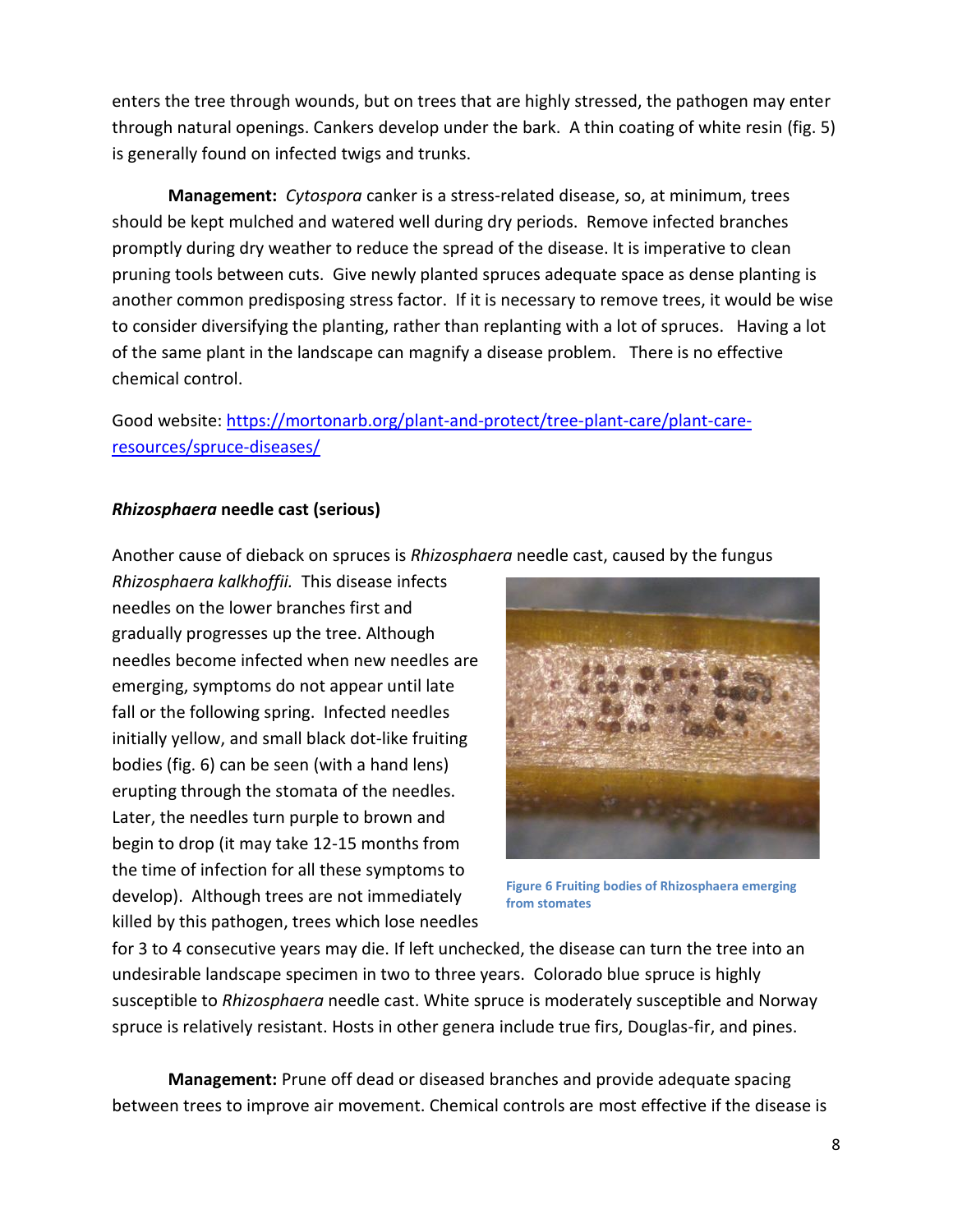detected early. Fungicides treatment should begin when needles are half-grown (as soon as bud caps fall off). Follow label directions for timing of additional treatments. Two years of applications are usually required to protect the current year's needles.

#### Good website:

[https://mortonarb.org/plant-and-protect/tree-plant-care/plant-care-resources/spruce](https://mortonarb.org/plant-and-protect/tree-plant-care/plant-care-resources/spruce-diseases/)[diseases/](https://mortonarb.org/plant-and-protect/tree-plant-care/plant-care-resources/spruce-diseases/)

# **Pest Updates: Weeds**

### **Purple deadnettle (aggressive)**

Last year, deadnettle (*Lamium purpureum*) suddenly popped up everywhere. This is not a new weed by any means, but it really took off last year, quickly forming large populations. Even though spring has been a bit slow, the Plant Clinic has already had a number of questions about this weed, so be prepared.

It comes from Europe and Asia, but is long-established here in the U.S. It is a member of the mint family, so it is related to (and often mistaken for) some other aggressive weeds like creeping Charlie and henbit. The



**Figure 7 Purple deadnettle**

stems of this plant are upright and unbranched. It is usually about three inches tall and topped with small light-purple to purple-pink flowers (fig. 7). The young leaves at the top of each stem are often tinged with purple. It is an annual plant that propagates itself through seeding, NOT through spreading underground structures. It can grow in full sun or light shade, and growth is favored by cool weather in spring (we have had plenty of that).

**Management:** This is a winter annual, which means the seeds germinate in fal,l and it overwinters as small plants. When spring arrives, the plants get bigger, produce flowers and then seeds. Since this is an annual, pulling it out before it sets seed can minimize future populations. Look for new populations of this weed again in fall and pull them out before winter. When it occurs in lawns, good cultural practices that encourage a good lawn will minimize this weed. These practices include mowing higher, proper use of fertilizer and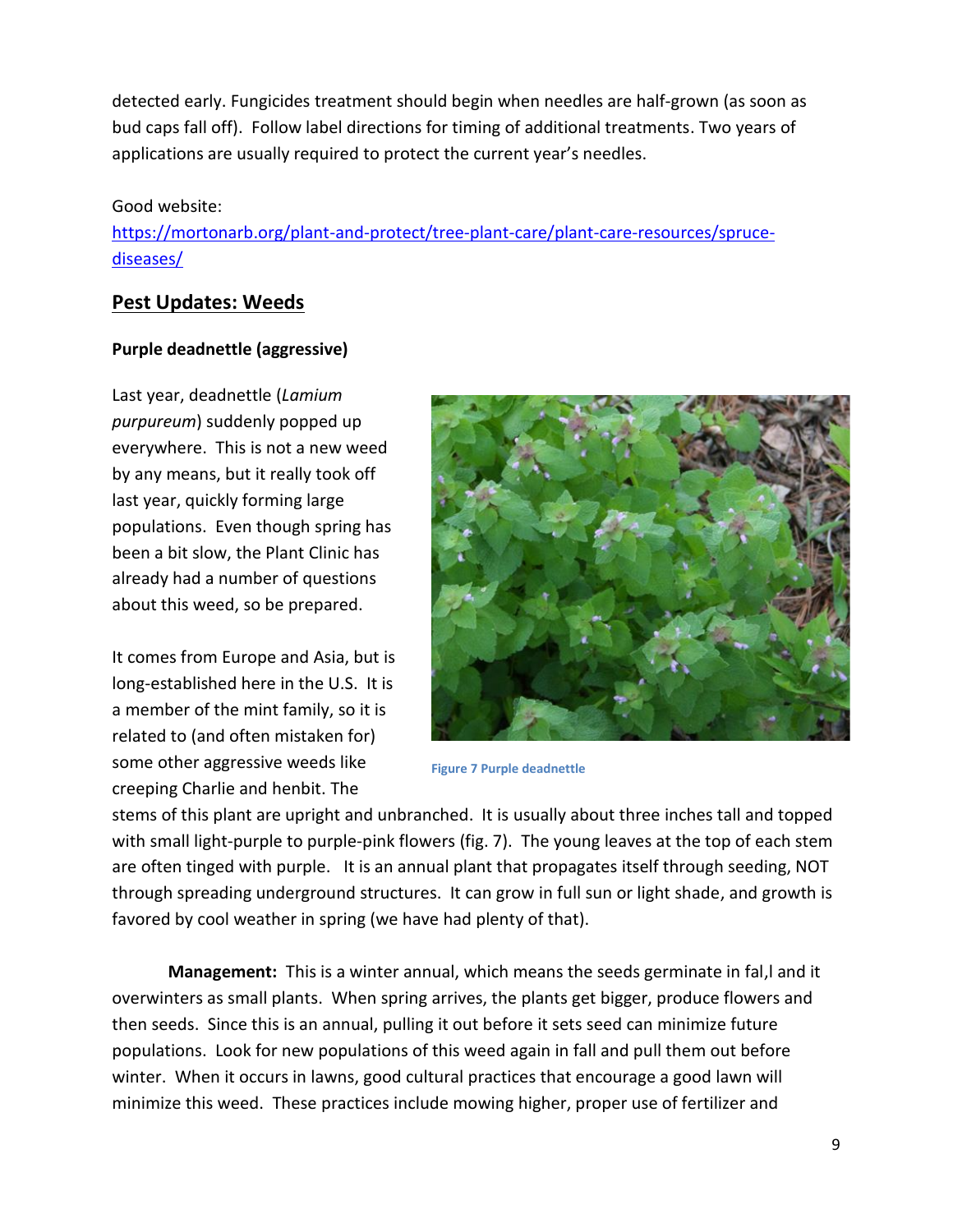aerating the lawn. Common broadleaf weed killers may be effective, but since this annual plant dies when summer turns hot, their use may not be warranted.



## *[Bartlett Tree Experts, Presenting Sponsor of the Plant Clinic.](https://www.bartlett.com/)*

The Plant Health Care Report is prepared by Sharon Yiesla, M.S., Plant Knowledge Specialist and edited by Stephanie Adams, Ph.D., Plant Health Care Leader; Fredric Miller, Ph.D., Research Entomologist at The Morton Arboretum and Professor at Joliet Junior College; Julie Janoski, Plant Clinic Manager; and Carol Belshaw, Arboretum Volunteer. The information presented is believed to be accurate, but the authors provide no guarantee and will not be held liable for consequences of actions taken based on the information.

Thank you...I would like to thank all the staff and volunteers that report disease and pest problems when they find them. Your hard work is appreciated. Our scouts this year are Deb Link, Maureen Livingston, Loraine Miranda, and Molly Neustadt.

Literature/website recommendations: Indicator plants are chosen because of work done by Donald A. Orton, which is published in the book Coincide, The Orton System of Pest and Disease Management. Additional information on growing degree days can be found at: [http://www.ipm.msu.edu/agriculture/christmas\\_trees/gdd\\_of\\_landscape\\_insects](http://www.ipm.msu.edu/agriculture/christmas_trees/gdd_of_landscape_insects) [http://extension.unh.edu/resources/files/Resource000986\\_Rep2328.pdf](http://extension.unh.edu/resources/files/Resource000986_Rep2328.pdf)

This report is available as a PDF at The Morton Arboretum website a[t https://mortonarb.org/about](https://mortonarb.org/about-arboretum/plant-health-care-report/)[arboretum/plant-health-care-report/](https://mortonarb.org/about-arboretum/plant-health-care-report/)

For pest and disease questions, please contact the Plant Clinic. You can contact the Plant Clinic via email at [plantclinic@mortonarb.org](mailto:plantclinic@mortonarb.org). Emails will be answered during business hours Monday through Friday. You can call the Plant Clinic by phone (630-719-2424) or visit in person, Monday thru Friday 10 am to 4 pm. Arboretum members need [a timed entry ticket](https://mortonarb.org/visit-the-arboretum) is needed to enter the Arboretum and visit Plant Clinic in person. Non-members need [a timed ticket](https://mortonarb.org/visit-the-arboretum) and must pay the Arboretum entry fee.

Inquiries or comments about the PHCR should be directed to Sharon Yiesla a[t syiesla@mortonarb.org](mailto:syiesla@mortonarb.org).

Copyright © 2022 The Morton Arboretum